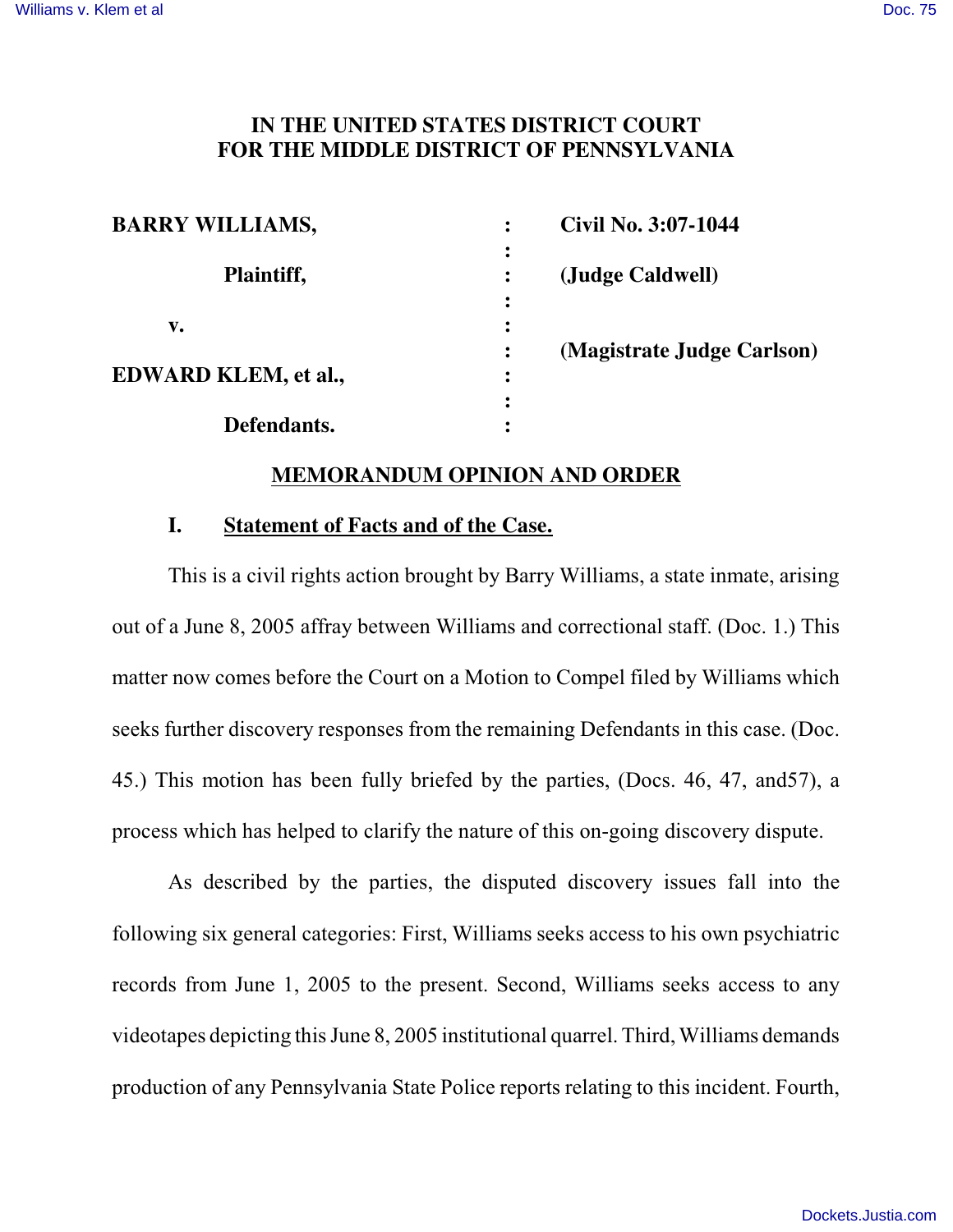Williams demands production of all statements and reports attached to the Department of Corrections' extraordinary occurrence report which detailed this June 8, 2005 institutional affray. Fifth, Williams requested what he called the "falsified" reports made by Sgt. Piskarik. Finally, Williams requested access to certain prison files maintained on him, specifically requesting access to a 17-x report, as well as DC-14 and DC-15 files. As to these records, the scope of Williams' initial request was not entirely clear at the outset, leading the corrections Defendants to express a concern that these files were sought in their entirety. (Doc. 47.) As we construe Williams' reply brief, however, he seems to seek only those records which are contained in these files and relate to the June 8, 2005 incident at the prison. (Doc. 57, p. 2, "Plaintiff is only requesting all information about and/or talking about the incident on 6-8-05.")

In response to these requests, the Defendants assert that in many instances they have provided the requested documents and materials to Williams. The Defendants have objected to the disclosure of a few categories of information, arguing that the disclosure of this information is not calculated to lead to the discovery of otherwise admissible evidence, and that disclosure of the information may undermine institutional security or violate the personal privacy of others.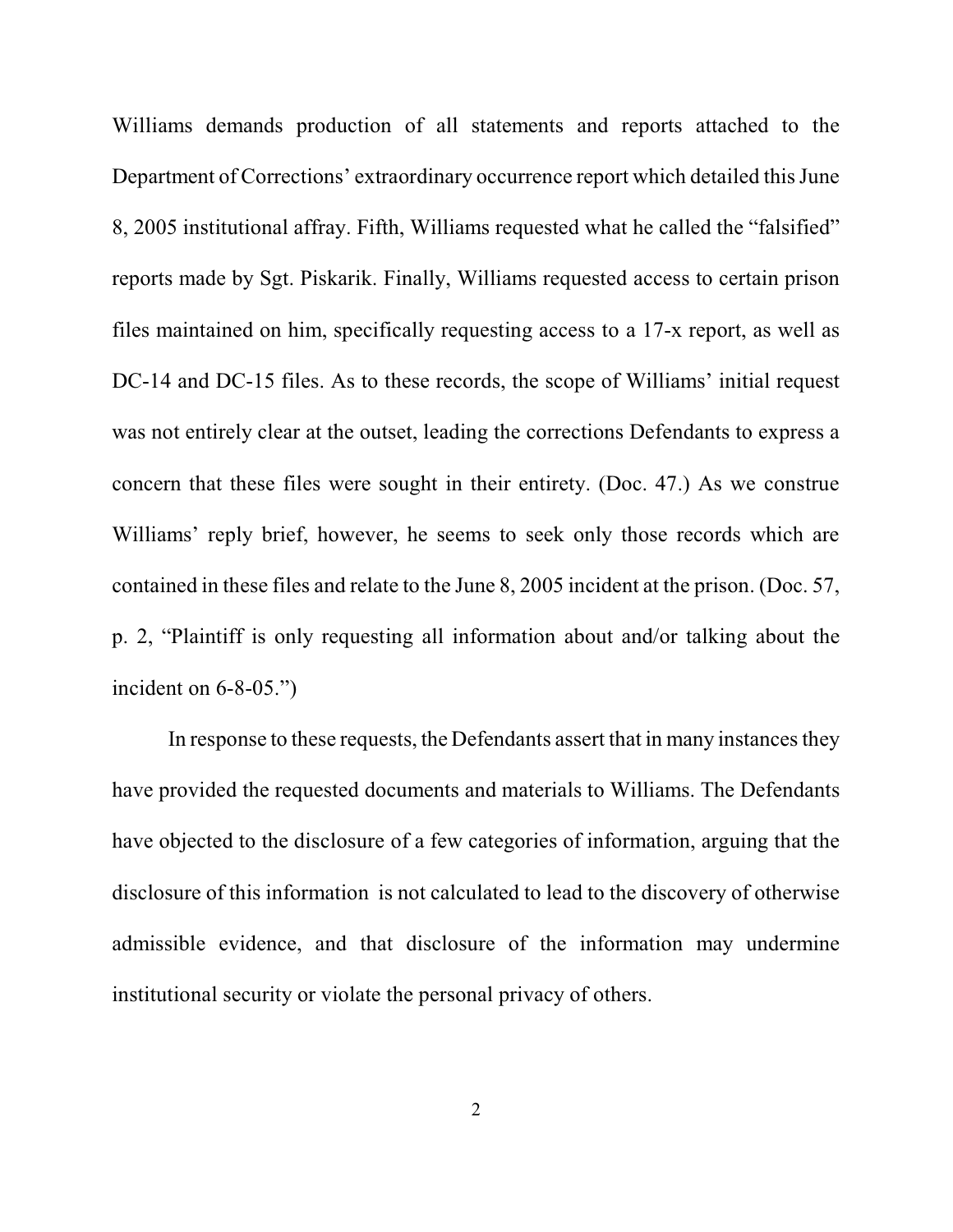For the reasons set forth below, Williams' motion will be denied, in part, and granted, in part.

## **II. Discussion**

# **A. Rule 26, the Legal Standard**

Rule 26(b)(1) of the Federal Rules of Civil Procedure defines both the scope

and limitations governing the use of discovery in a federal civil action:

(1) Scope in General. Unless otherwise limited by court order, the scope of discovery is as follows: Parties may obtain discovery regarding any nonprivileged matter that is relevant to any party's claim or defense – including the existence, description, nature, custody, condition, and location of any documents or other tangible things and the identity and location of persons who know of any discoverable matter. For good cause, the court may order discovery of any matter relevant to the subject matter involved in the action. Relevant information need not be admissible at trial if the discovery appears reasonably calculated to lead to the discovery of admissible evidence. All discovery is subject to the limitations imposed by Rule  $26(b)(2)(C)$ .

Williams' motion, and the Defendants' response in opposition to this motion, call upon the Court to exercise its authority under Rule 26 of the Federal Rules of Civil procedure to regulate discovery in this case. Issues relating to the scope of discovery permitted under the Rules rest in the sound discretion of the Court. Wisniewski v. Johns-Manville Corp., 812 F.2d 81, 90 (3d Cir. 1987). A court's decisions regarding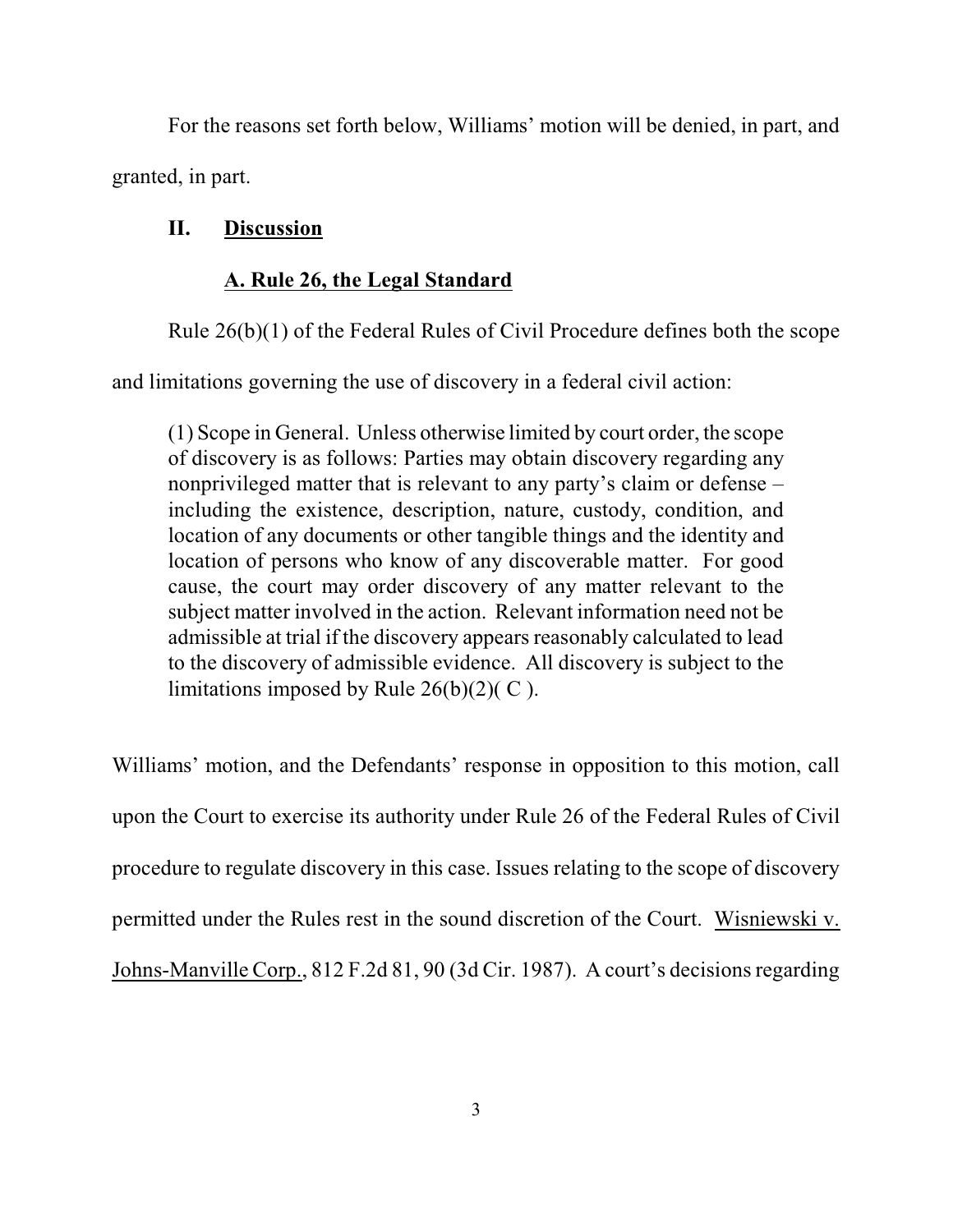the conduct of discovery will be disturbed only upon a showing of an abuse of discretion. Marroquin-Manriquez v. I.N.S., 699 F.2d 129, 134 (3d Cir. 1983).

This discretion is guided, however, by certain basic principles. Thus, at the outset, it is clear that Rule 26's broad definition of that which can be obtained through discovery reaches only "nonprivileged matter that is relevant to any party's claim or defense". Therefore, valid claims of privilege still cabin and restrict the Court's discretion in ruling on discovery issues. Furthermore, the scope of discovery permitted by Rule 26 embraces all "relevant information" a concept which is defined in the following terms: "Relevant information need not be admissible at trial if the discovery appears reasonably calculated to lead to the discovery of admissible evidence."

Applying these benchmark standards, we now turn to the discovery requests propounded by Williams.

#### **B. Williams' Requests for Access to Prison Videos, and His Own Psychiatric Reports Should Be Granted and Reportedly Have Been Produced by the Defendants**

At the outset, Williams seeks to review his prison psychiatric records, and any videotaped depictions of this June 8, 2005 incident. With respect to medical records, Williams is entitled to gain some access to those records, provided he complies with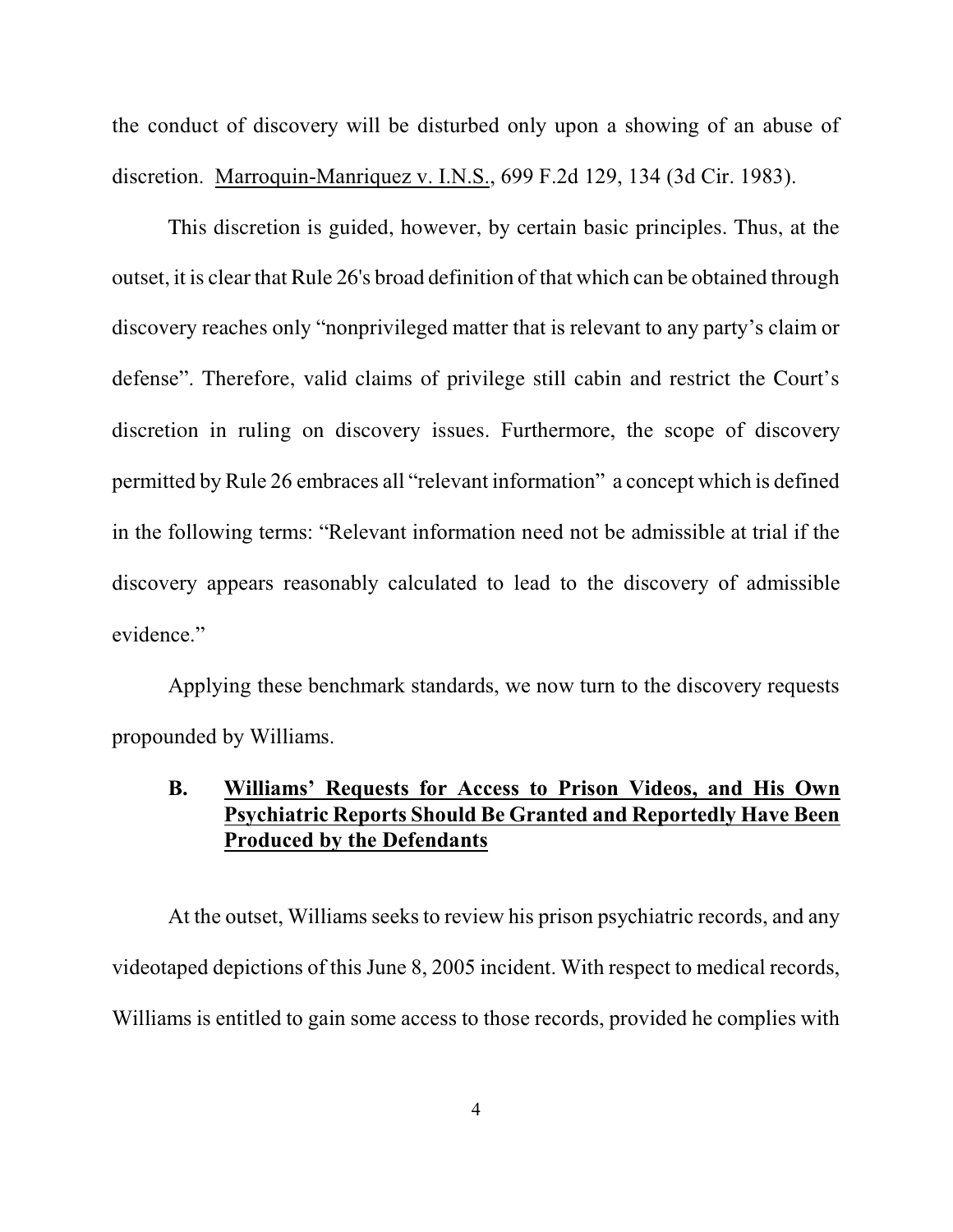Department of Corrections policies and procedures. See, e.g., Bull v. United States, 143 F.App'x 468 (3d. Cir. 2005); Daniels v. Kelchner, No. 05-1601, 2007 WL 2068631 (M.D. Pa. July 17, 2007). In particular, Williams may review his own psychiatric records, subject to such reasonable confidentiality constraints as may be imposed by the Department of Corrections. See Mincy v. Chmielewski, No. 05-292, 2006 WL 3042968 (M.D.Pa. Oct. 25, 2006). Furthermore, the Department of Corrections reports that it has provided this material to Williams. (Doc. 47.) Therefore, with respect to this request, it is ordered that Whetstone's request be granted, in part, provided that he completes the procedures prescribed by Department of Corrections policies.

Similarly, the Department of Corrections reports that it has provided Williams with an opportunity to view the videos of this June 8, 2005 incident that are in its care, custody and possession. (Doc. 47.) While we believe that Williams is entitled to this material as well, we deemthisresponse to fully satisfy this particular discovery request.

# **C. The Defendants' Assertion That They Do Not Possess Other Materials Sought By Williams Satisfies Their Discovery Obligations**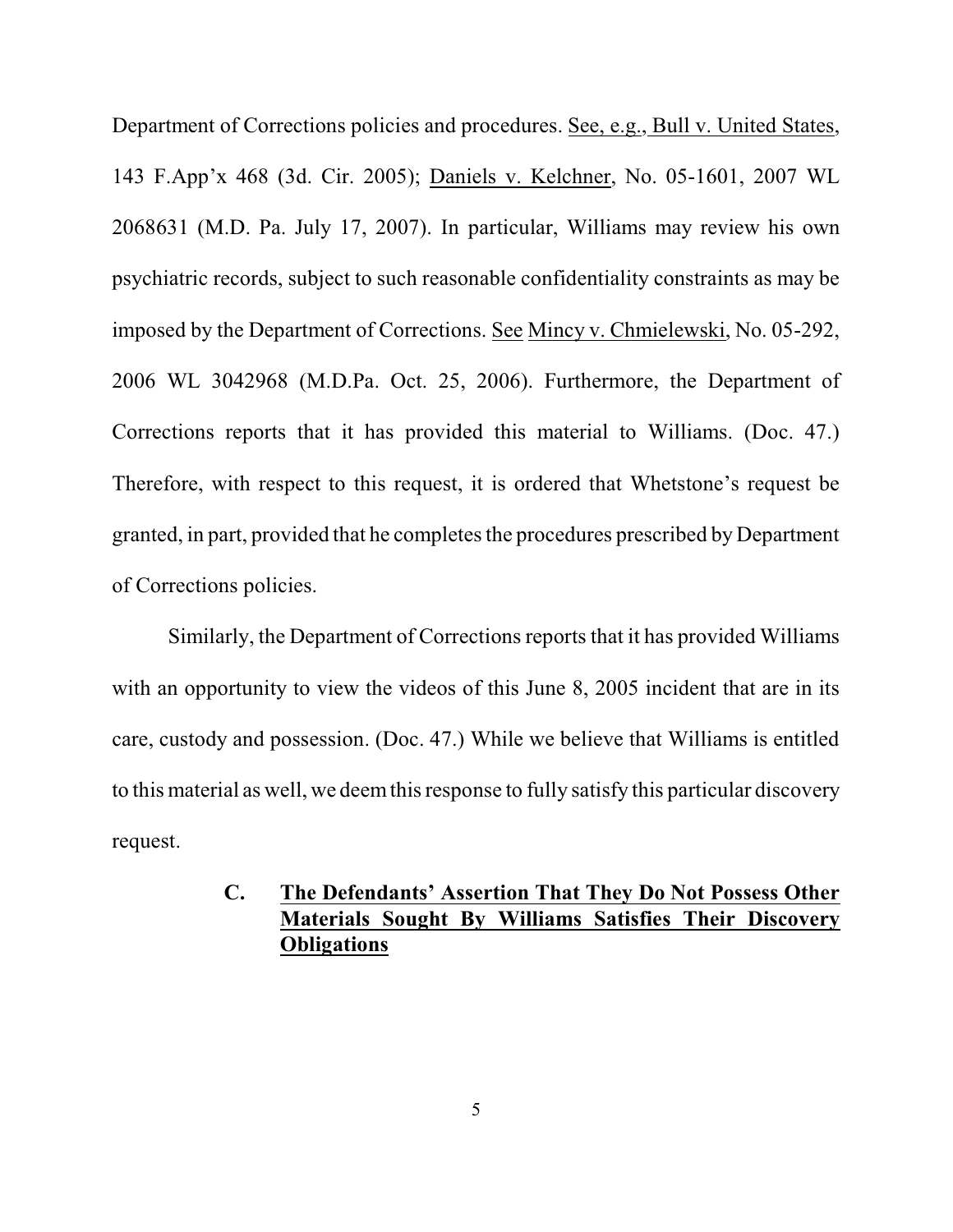In addition, the corrections Defendants have responded to one of Williams' requests –his demand for State Police reports– by advising the Plaintiff that the items he seeks are not in their possession, custody or control. While Williams may express skepticism regarding this response, we find that this response fully addresses Williams' request, and we accept the representations that the Defendants do not possess these records. We also acknowledge that the Defendants must stand ready to supplement their disclosures should they uncover additional responsive materials as the litigation progresses. Since thisresponse is adequate, Williams' motion to compel as to these matters will be denied.

## D**. Williams Is Not Entitled to Unfettered Access to Agency Files and Reports, But May be Entitled to Examine Redacted Copies of Certain Reports**.

Finally, in his motion Williams seeks access to three categories of information. Specifically, Williams demands: (1) production of all statements and reports attached to the Department ofCorrections' extraordinary occurrence report which detailed this June 8, 2005 institutional affray; (2) copies of what Williams has characterized asthe "falsified" reports made by Sgt. Piskarik; and (3) access to certain prison files maintained on him, specifically requesting access to a 17-x report, as well as DC-14 and DC-15 files.

With respect to these requests, we find as follows: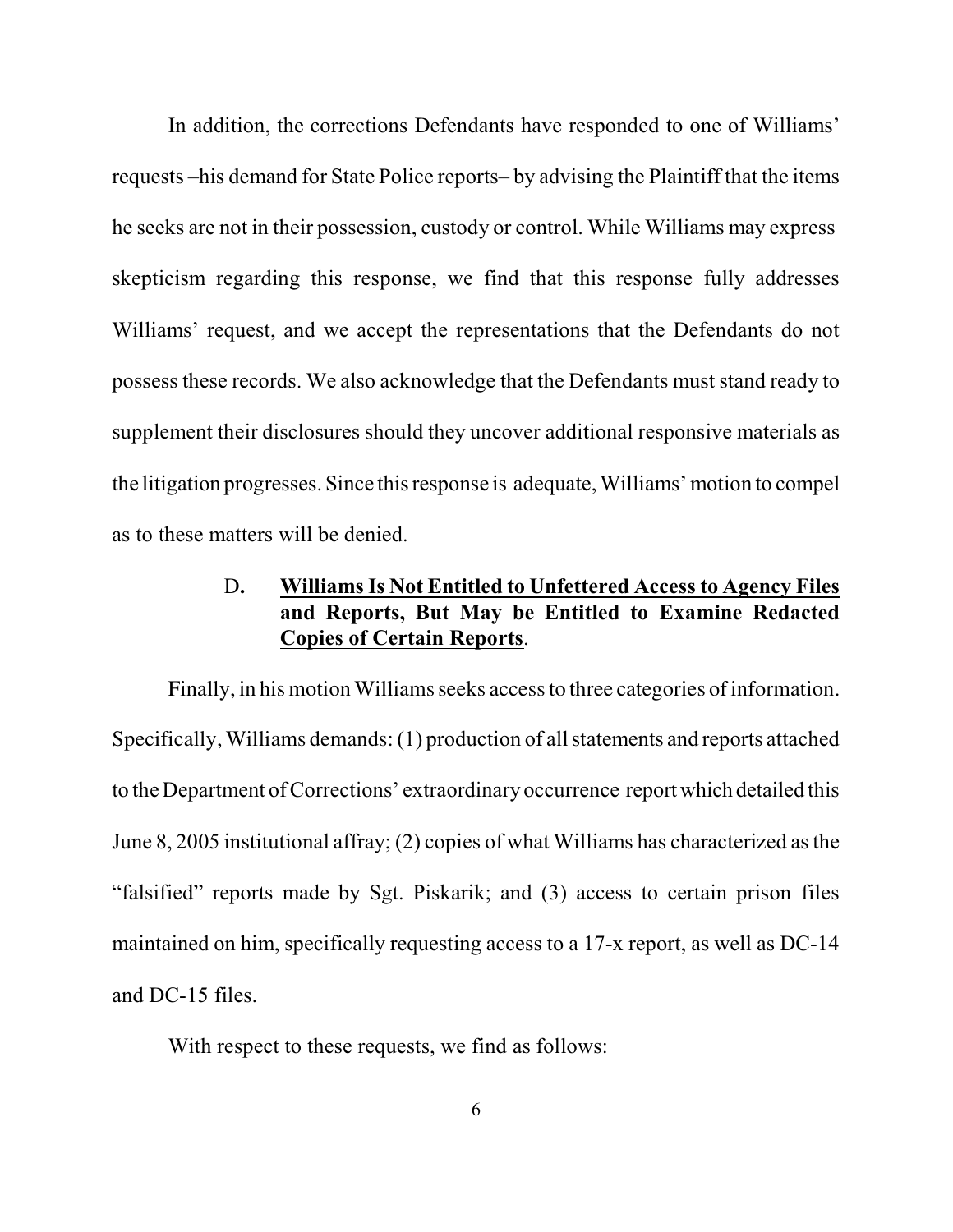First, without in anyway accepting the Plaintiff's characterization of any of the documents, we find that statements authored by Sgt. Piskarik, a named Defendant in this action, describing the June 8 incident are relevant and should be collected and prepared for submission to the Court and release to the Plaintiff in a redacted form, as described below.

Second, other witness statements purporting to describe and discuss the June 8, 2005 incident, attached to the Department of Corrections' extraordinary occurrence report which detailed this June 8, 2005 institutional affray should also be collected and prepared for submission to the Court and released to the Plaintiff in a redacted form, as described below.

Finally, redacted copies of any records from the Plaintiff's DC-14 and DC-15 files which relate to this incident should also be collected and prepared for submission to the court and release to the Plaintiff in a redacted form, as described below.

We will consider the release of the relevant portions of these materials, in a redacted format, to the Plaintiff after we conduct an *in camera* review of any submissions, with redactions, tendered by the Defendants. In making these redactions we anticipate that the defendants will delete from these documents any personal information, such as social security numbers, as well as agency conclusions and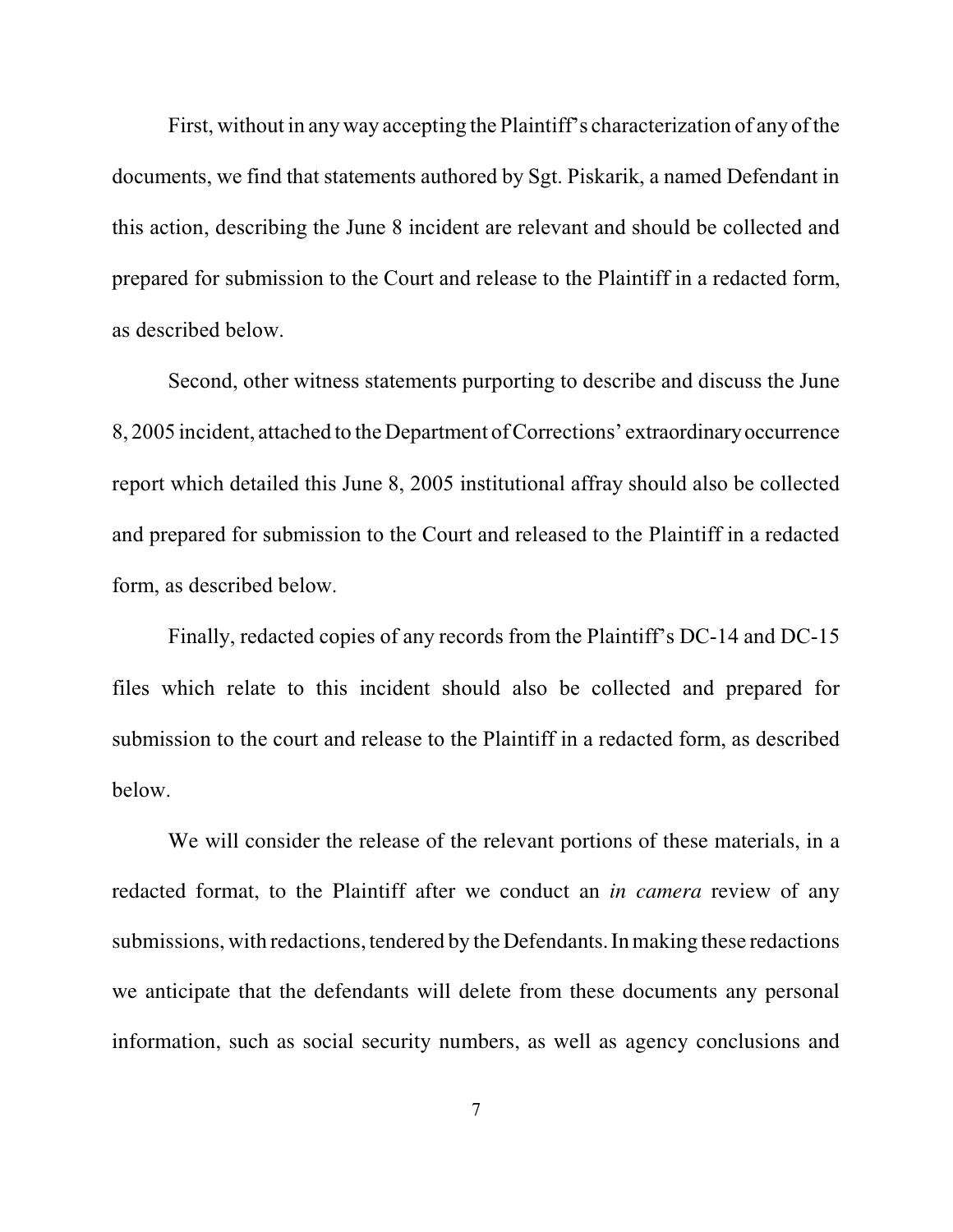recommendations, since we find that the deletion of personal information from these records is necessary, appropriate and consistent with prior case law. See Paluch v. Dawson, No. 06-1751, 2007 WL 4375937 (M.D. Pa. Dec. 12, 2007). We also conclude that adopting this course is consistent with settled case law addressing claims of governmental privilege relating to investigative records which acknowledges a governmental privilege but recognizes that courts must balance the confidentiality of governmental files against the rights of a civil rights litigant by considering:

(1) the extent to which disclosure will thwart governmental processes by discouraging citizens from giving the government information; (2) the impact upon persons who have given information of having their identities disclosed; (3) the degree to which governmental selfevaluation and consequent program improvement will be chilled by disclosure; (4) whether the information sought is factual data or evaluative summary; (5) whether the party seeking the discovery is an actual or potential defendant in any criminal proceeding either pending or reasonably likely to follow from the incident in question; (6) whether the police investigation has been completed; (7) whether any intradepartmental disciplinary proceedings have arisen or may arise fromthe investigation;  $(8)$  whether the plaintiffs suit is non-frivolous and brought in good faith; (9) whether the information sought is available through other discovery or from other sources; and (10) the importance of the information sought to the plaintiffs case.

Frankenhauser v. Rizzo, 59 F.R.D. 339, 344 (E.D. Pa. 1973). When striking this balance courts have, in the past, reconciled the competing needs of civil rights litigants for information regarding facts developed by agency officials, with the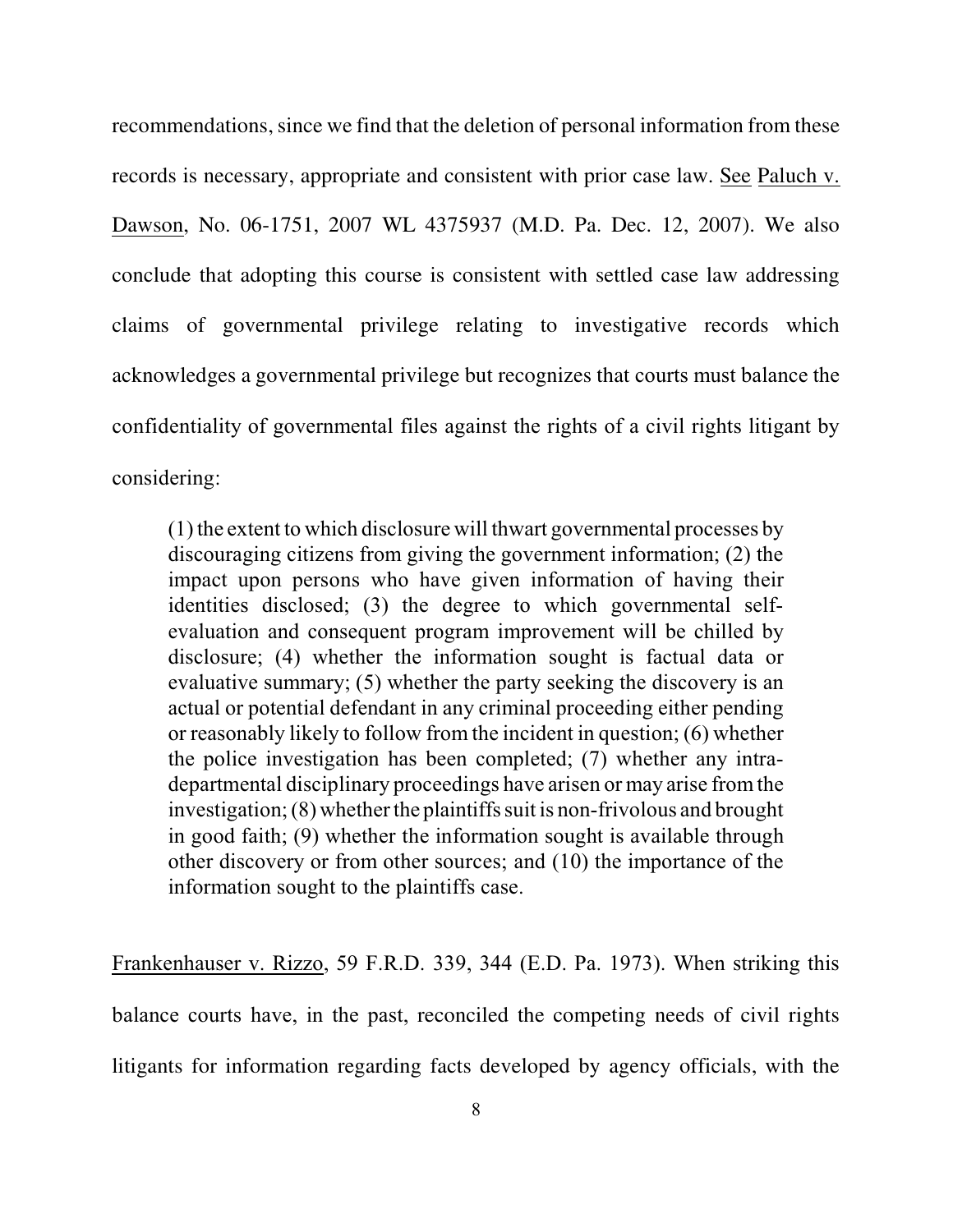Government's need to protect its deliberative processes, by directing the release of non-privileged, factual information in a report to the plaintiff. For example, in Sullivan v. Pa. Dep't of Corrections, 2007 U.S. Dist. LEXIS 19216, \*1-2 (M.D. Pa. 2007) (McClure, J.), the Court limited discovery of a report regarding an investigation by the OPR concerning allegations made by two former prison psychologists, holding that, after weighing the parties' interests, only certain nonprivileged material contained in the investigation report was discoverable under Rule 26. Id. at \*9.

Recognizing that these prison records may contain arguably discoverable factual material, we note that in the past courts have reconciled the interests of inmate-plaintiffs and corrections officials by rejecting broadly framed requests for accessto prison records, see Paluch v. Dawson, No. 06-1751, 2007 WL 4375937, \*4- 5 (M.D. Pa. Dec. 12, 2007), while conducting an *in camera* review of those records which may be relevant to more narrowly tailored discovery demands. Paluch v. Dawson, No. 06-175, 2008 WL 2785638, \*3 (M.D. Pa. July 17, 2008).

This is the course we will adopt here. We will direct the Defendants to provide to the Court for its *in camera* inspection any records responsive to these requests, along with proposed redactions to those records that the Defendants deem appropriate in light of their objections to wholesale disclosure of this information. Armed with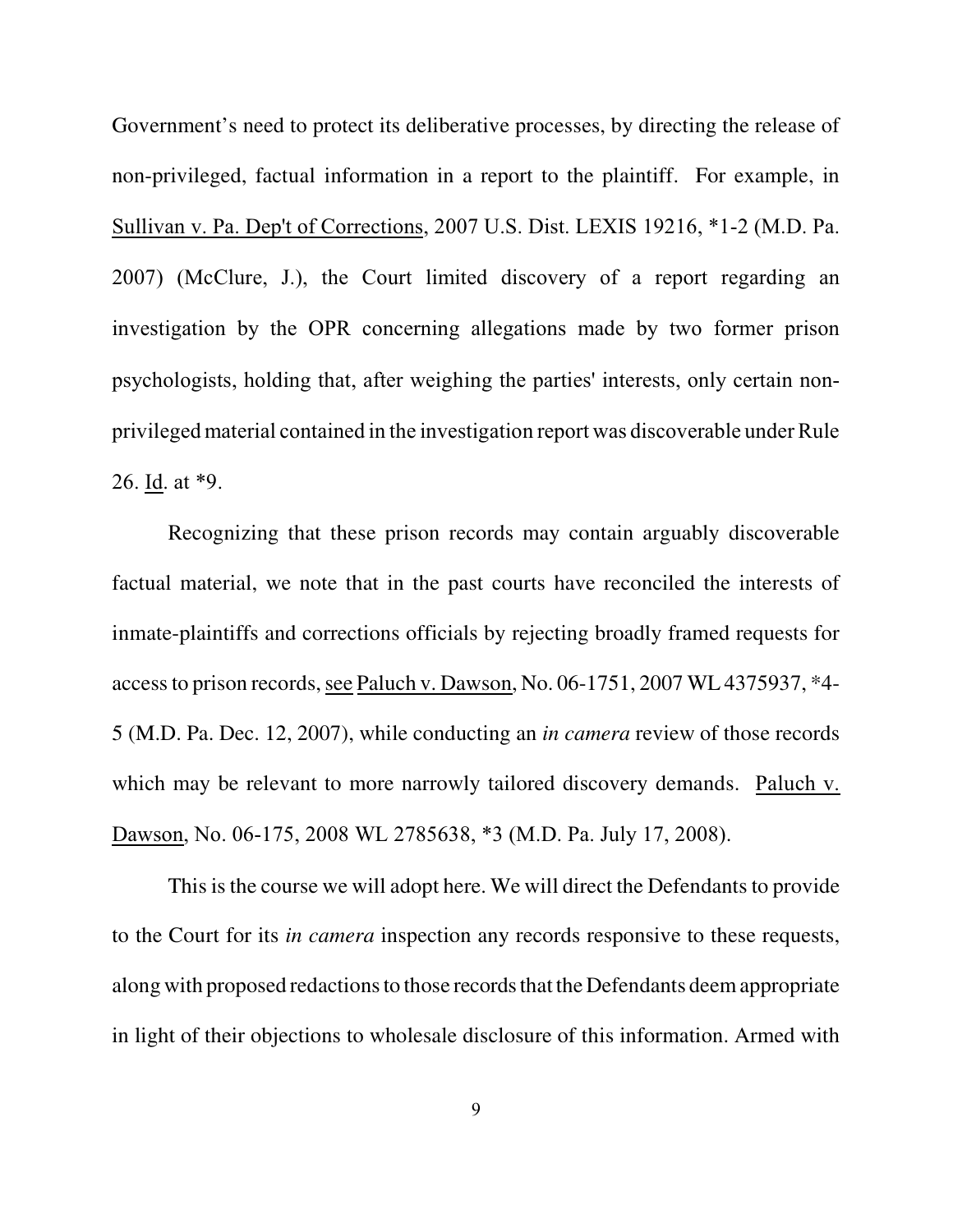this information the Court can determine: (1) whether this information is relevant to the issues raised in this case; (2) whether it is subject to any valid claim of privilege recognized by the Federal Rules; and (3) to what extent, in what format, and under what conditions it may be released to the Plaintiff.

Accordingly, this 14th day of September 2010, it is ORDERED that the Plaintiff's motion to compel, (Doc. 45), is GRANTED, in part, and DENIED, in part, as follows:

First, with respect to the requests for access to videos depicting the June 8, 2005 incident that is the subject of this lawsuit, and Williams' request for access to his own psychiatric records, we will grant these requests, and note that the Defendants represent that Williams has already gained access to this material.

Second, with respect to Williams' request for copies of State Police reports concerning this incident, in light of the Defendants' representation that they do not possess such reports, this request will be denied.

Finally, with respect to Williams' demands for:  $(1)$  production of all statements and reports attached to the Department of Corrections' extraordinary occurrence report which detailed this June 8, 2005 institutional affray; (2) copies of what Williams has characterized as the "falsified" reports made by Sgt. Piskarik; and (3) access to certain prison files maintained on him, specifically requesting access to a